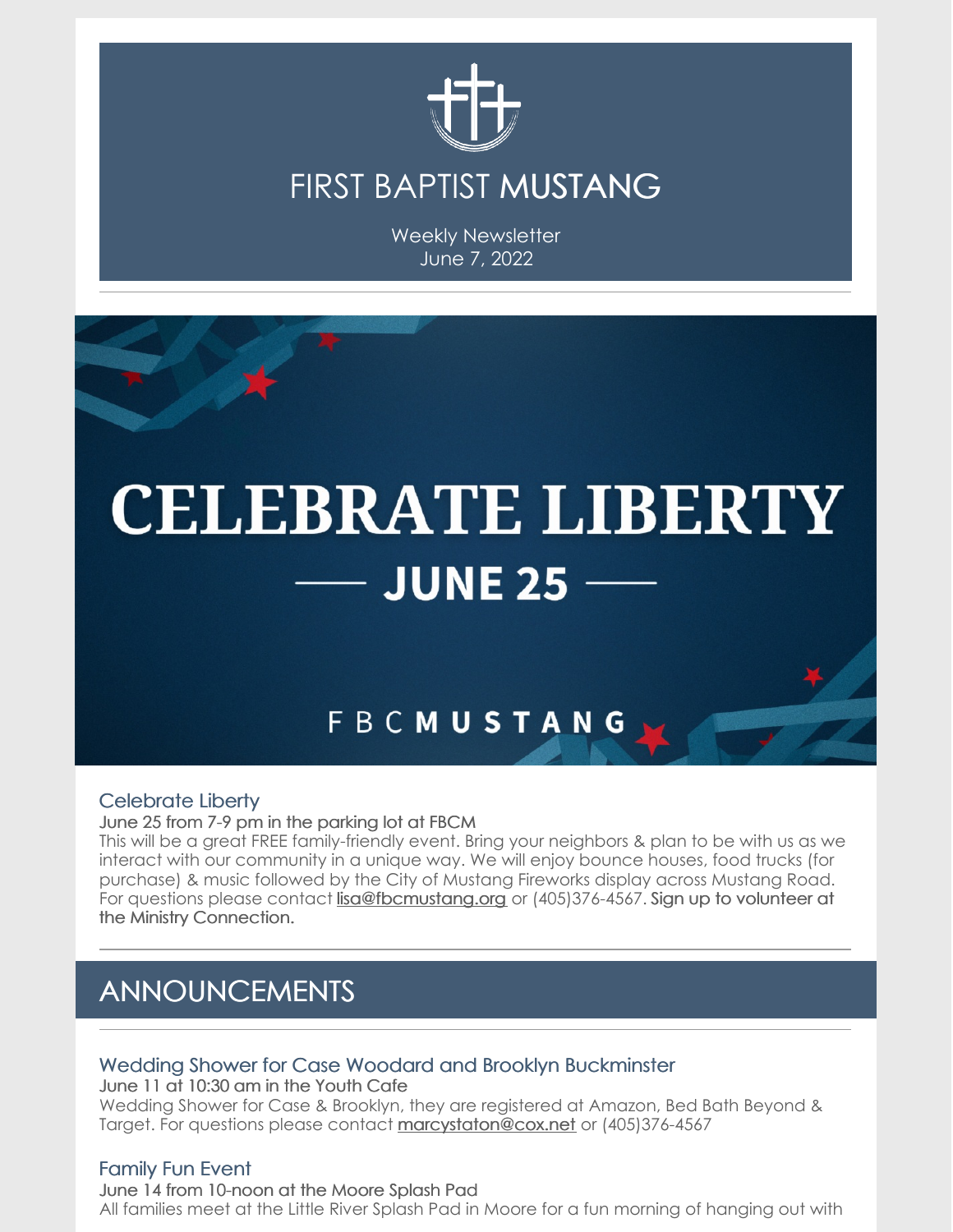friends. Bring your kids of all ages for a fun time of fellowship. No drop-offs--Parents MUST ATTEND this event! For questions please contact [kathy@fbcmustang.org](mailto:kathy@fbcmustang.org) or (405)623-3164.

# 55+ Out to Dinner

# **Kendall's in Noble** June 16 leave church at 5:45

### Sign-ups at the Ministry Connection

Tutoring Children and Youth (TCY) Workshop June 17 (5 pm- 8:30 pm) & June 18 (8:30 am - 5:15 pm) at FBCMustang The Tutoring Children and Youth (TCY) Workshop equips local church volunteers to intentionally share the Gospel while helping children and youth who have academic needs in reading and other school subjects. For questions please contact Barbara Marlett [barbaramarlett@sbcglobal.net](mailto:barbaramarlett@sbcglobal.net) There will be <sup>a</sup> sign-up at the Ministry Connection to let Barbara know if you're interested or if you registered online for this training.

# MEMBERSHIP MATTERS New Members Class.

July 20 & 27 6:30 pm Fellowship Center

#### Membership Matters

July 20 & July 27 in the Fellowship Center at 6:30 pm This class is for those interested in joining or finding out more about FBCM. This class led by